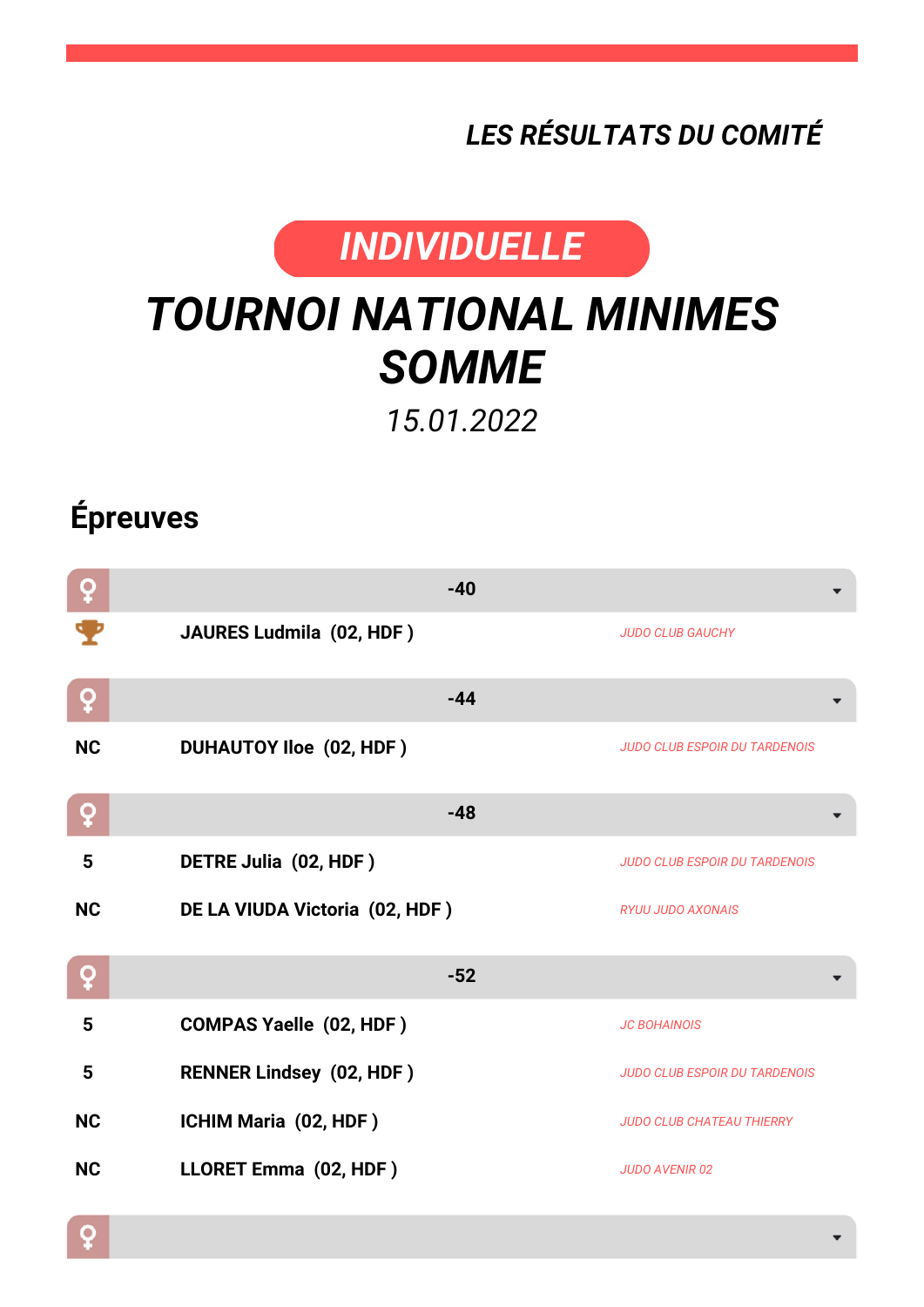| <b>NC</b>    | <b>RIHET DOUCE Ambre (02, HDF)</b> |       | <b>JUDO CLUB ATHIES SOUS LAON</b> |
|--------------|------------------------------------|-------|-----------------------------------|
| ò            |                                    | $-63$ |                                   |
|              | <b>GAUTHIER Celiane (02, HDF)</b>  |       | <b>JUDO CLUB CHATEAU THIERRY</b>  |
| 5            | LE MOING Louise (02, HDF)          |       | <b>JUDO CLUB CHATEAU THIERRY</b>  |
| $\mathbf{Q}$ |                                    | $-34$ |                                   |
|              | <b>CUVILLIER Arthur (02, HDF)</b>  |       | <b>JUDO CLUB GAUCHY</b>           |
| $\mathbf C$  |                                    | $-38$ |                                   |
| <b>NC</b>    | <b>BIENAIME Gaetan (02, HDF)</b>   |       | <b>JUDO CLUB ATHIES SOUS LAON</b> |
| <b>NC</b>    | <b>DESAILLY Ethan (02, HDF)</b>    |       | <b>DOJO ITANCOURTOIS</b>          |
| <b>NC</b>    | <b>MARQUET Matheo (02, HDF)</b>    |       | <b>JUDO CLUB GAUCHY</b>           |
|              |                                    |       |                                   |
| Ø            |                                    | $-42$ |                                   |
| <b>NC</b>    | <b>BRILLANT Yanis (02, HDF)</b>    |       | <b>JUDO CLUB GAUCHY</b>           |
| <b>NC</b>    | <b>FAYET Timothe (02, HDF)</b>     |       | <b>JUDO CLUB CHATEAU THIERRY</b>  |
| $\bullet$    |                                    | $-50$ |                                   |
| <b>NC</b>    | <b>BURY Zilian (02, HDF)</b>       |       | <b>JUDO CLUB GAUCHY</b>           |
| <b>NC</b>    | DEVOS Enzo (02, HDF)               |       | <b>JUDO CLUB GAUCHY</b>           |
| Ø            |                                    | $-60$ |                                   |
| <b>NC</b>    | HARCHAOUI Ylann (02, HDF)          |       | <b>RYUU JUDO AXONAIS</b>          |
| <b>NC</b>    | VATIN Lucas (02, HDF)              |       | <b>JUDO CLUB GAUCHY</b>           |

**-57**